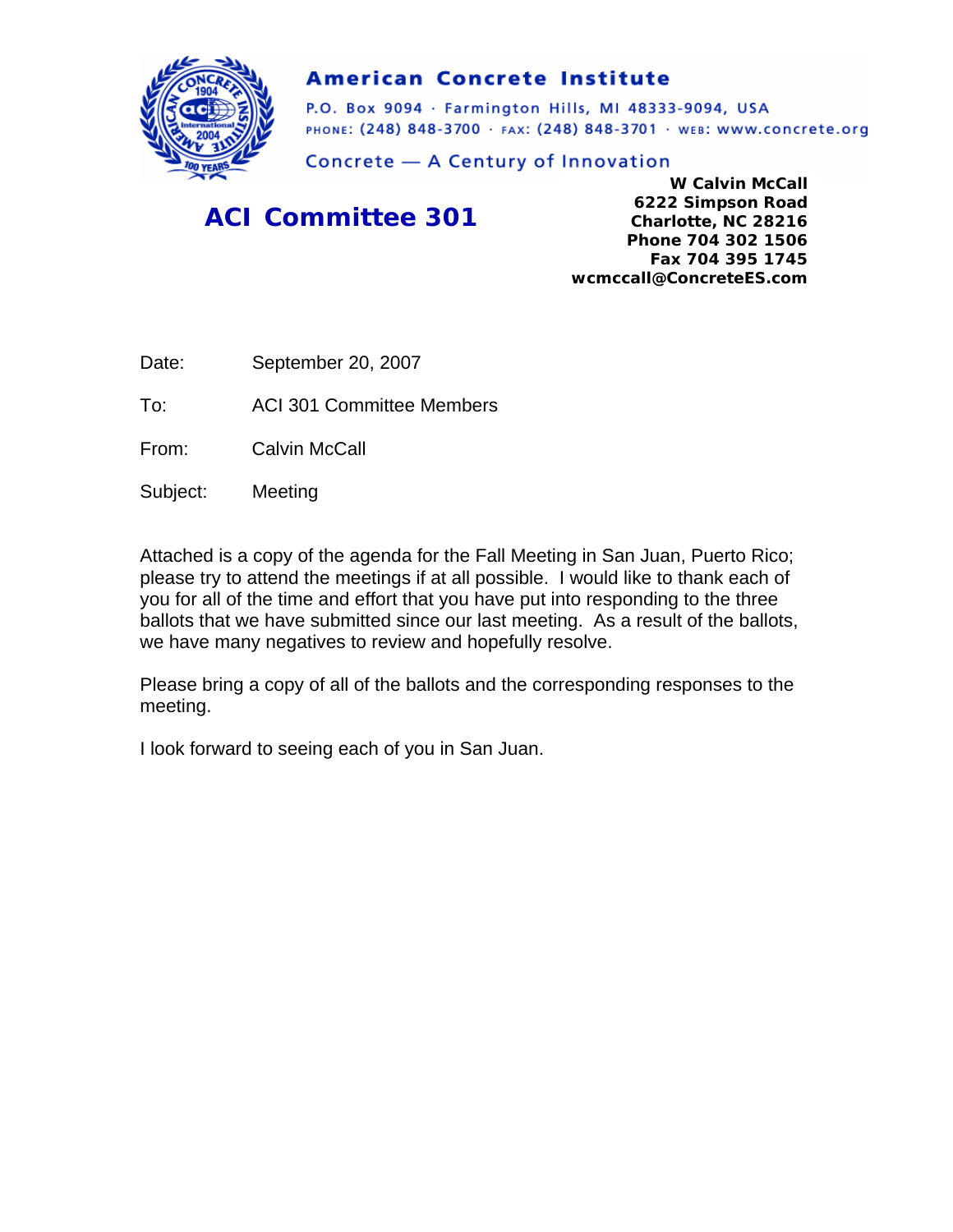## **ACI 301 - Specifications for Structural Concrete Agenda**

| Saturday, October 13, 2007 | $1:00$ PM $-6:00$ PM | Salon 5             |
|----------------------------|----------------------|---------------------|
| Sunday, October 14, 2007   | $8:00$ AM $-9:30$ AM | <b>Casa Blanca</b>  |
| Monday, October 15, 2007   | $2:00$ PM $-6:30$ PM | <b>Pablo Casals</b> |

- 1. Call to Order
- 2. Introduction of Members
- 3. Announcements
	- a) Next meeting– March  $30^{th}$  April  $3^{rd}$ , 2008 in Los Angeles
	- b) Changes in membership
	- c) Roster update
	- d) Web site
	- e) Other Announcements
- 4. Convention Goals
	- a) Time Schedule for 2008 publication
	- b) Review Letter Ballot 07-03
	- c) Review Letter Ballot 07-04
	- d) Tolerances
- 5. Subcommittee Reports:
	- a) 301 A General Requirements, Definitions, and Tolerances
	- b) 301 B Formwork and Reinforcement
	- c) 301 C Concrete Mixtures, Handling, Placing, Consolidating, and Curing
	- d) 301 D Lightweight and Massive Concrete
	- e) 301 E Prestressed Concrete
	- f) 301 F Precast Concrete Panels
	- g) 301 G Shrinkage Compensating Concrete and Industrial Floor Slabs
	- h) 301 H Tilt-Up Construction and Architectural Concrete
- 6. Old Business
- 7. New Business
- 8. Adjourn